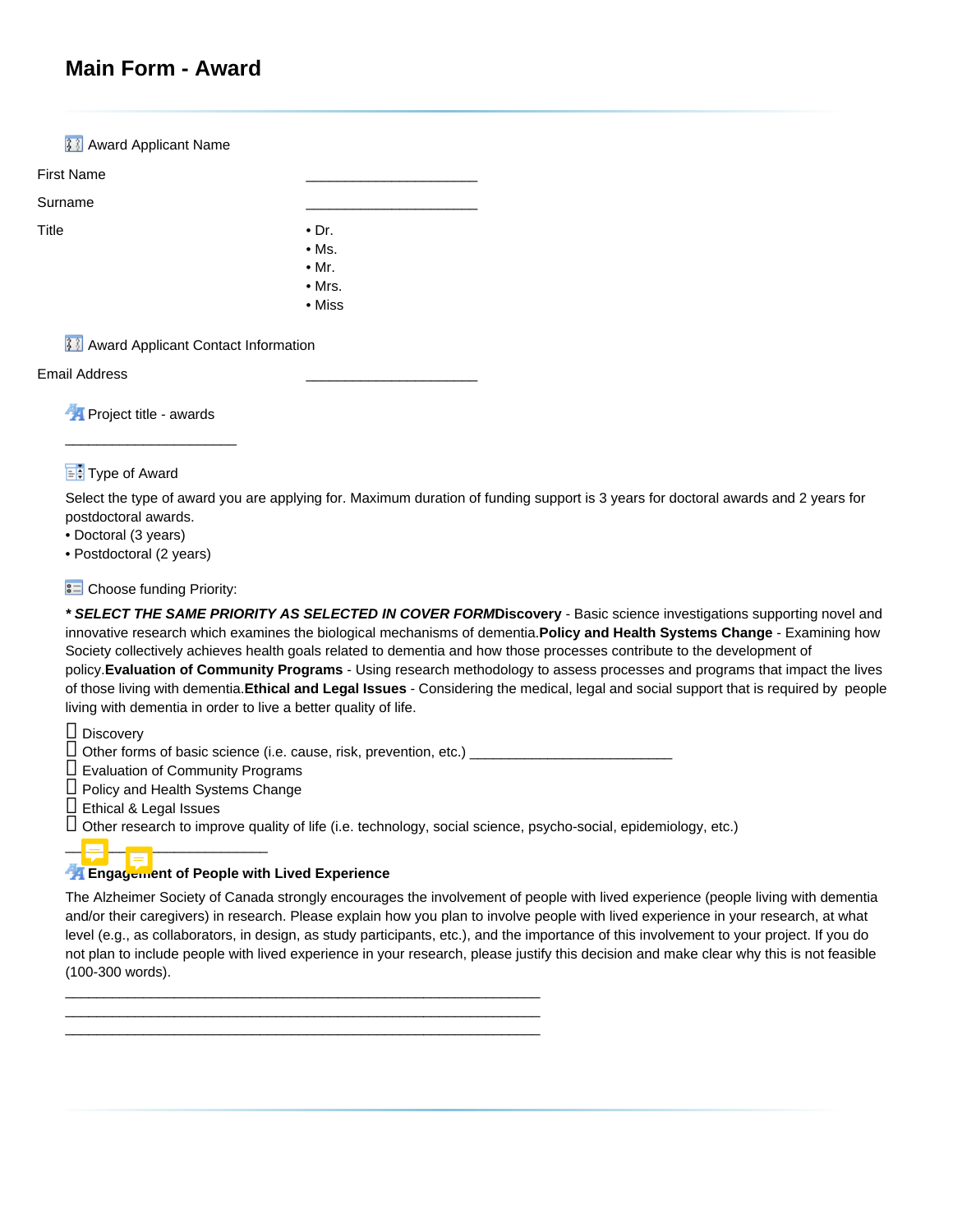#### **ASRP/Fonds de recherche du Québec** − **Santé (FRQS) Award**

Candidates for FRQS funding opportunities must submit applications both to FRQS and to the ASRP. Research supported under this Program must be carried out at a university or allied institution within the province of Quebec. Postdoctoral Fellows who are seeking training not available in Quebec may conduct their research anywhere in Canada.

○ Yes  $\Box$  No

#### **ASRP/New Brunswick Health Research Foundation (NBHRF) Training Award**

Applicants based at institutions in New Brunswick may be eligible for this award. Please consult the requirements detailed in the 2020-2021 ASRP Application Guidelines.

 $\Box$  Yes  $\Box$  No

## **ASRP/AGEWELL Award**

Please consult the 2020-2021 ASRP Guidelines for more information regarding this award's requirements and eligibility.

○ Yes  $\Box$  No

**A** Other agencies to which applications for support has been or will be made: \_\_\_\_\_\_\_\_\_\_\_\_\_\_\_\_\_\_\_\_\_\_\_\_\_\_\_\_\_\_\_\_\_\_\_\_\_\_\_\_\_\_\_\_\_\_\_\_\_\_\_\_\_\_\_\_\_\_\_\_\_

\_\_\_\_\_\_\_\_\_\_\_\_\_\_\_\_\_\_\_\_\_\_\_\_\_\_\_\_\_\_\_\_\_\_\_\_\_\_\_\_\_\_\_\_\_\_\_\_\_\_\_\_\_\_\_\_\_\_\_\_\_ \_\_\_\_\_\_\_\_\_\_\_\_\_\_\_\_\_\_\_\_\_\_\_\_\_\_\_\_\_\_\_\_\_\_\_\_\_\_\_\_\_\_\_\_\_\_\_\_\_\_\_\_\_\_\_\_\_\_\_\_\_

**33** Financial Officer

This is the individual, at your institution, who would administer award funds. If you are uncertain, consult your supervisor.

Surname

First name \_\_\_\_\_\_\_\_\_\_\_\_\_\_\_\_\_\_\_\_\_\_

Address \_\_\_\_\_\_\_\_\_\_\_\_\_\_\_\_\_\_\_\_\_\_

City \_\_\_\_\_\_\_\_\_\_\_\_\_\_\_\_\_\_\_\_\_\_

Province/Territory **• Alberta** 

- 
- British Columbia
- Manitoba
- New Brunswick
- Newfoundland and Labrador
- Northwest Territories
- Nova Scotia
- Nunavut
- Ontario
- Prince Edward Island
- Quebec
- Saskatchewan
- Yukon
- Other

Postal code \_\_\_\_\_\_\_\_\_\_\_\_\_\_\_\_\_\_\_\_\_\_

Email \_\_\_\_\_\_\_\_\_\_\_\_\_\_\_\_\_\_\_\_\_\_

Telephone \_\_\_\_\_\_\_\_\_\_\_\_\_\_\_\_\_\_\_\_\_\_

Fax \_\_\_\_\_\_\_\_\_\_\_\_\_\_\_\_\_\_\_\_\_\_

Date, or anticipated date, of enrollment in Ph.D. (or M.D.) program:

De Date, or anticipated date, of completing Ph.D. (or M.D.) degree: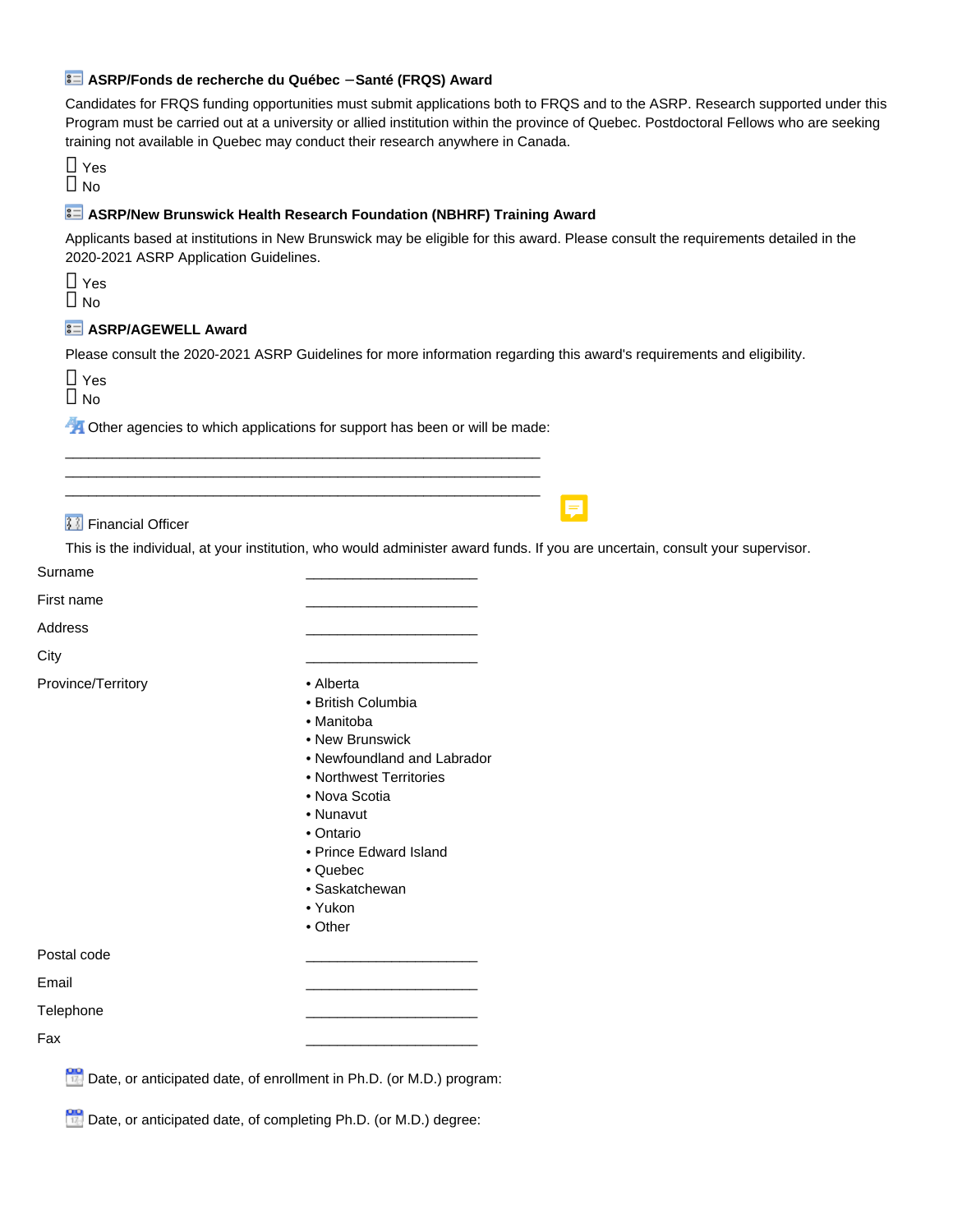For postdoctoral award applicants: you will only be eligible if you completed your PhD anytime after May 2020 (18 months from this competition close date). Those with exceptions like parental leave, please indicate in the comment box what date you completed your PhD and when you were on leave.

**PA** Postdoctoral award applicants with leaves of absence:

**Proposed project start date (July 1, August 1, September 1, or October 1)** 

\_\_\_\_\_\_\_\_\_\_\_\_\_\_\_\_\_\_\_\_\_\_\_\_\_\_\_\_\_\_\_\_\_\_\_\_\_\_\_\_\_\_\_\_\_\_\_\_\_\_\_\_\_\_\_\_\_\_\_\_\_ \_\_\_\_\_\_\_\_\_\_\_\_\_\_\_\_\_\_\_\_\_\_\_\_\_\_\_\_\_\_\_\_\_\_\_\_\_\_\_\_\_\_\_\_\_\_\_\_\_\_\_\_\_\_\_\_\_\_\_\_\_ \_\_\_\_\_\_\_\_\_\_\_\_\_\_\_\_\_\_\_\_\_\_\_\_\_\_\_\_\_\_\_\_\_\_\_\_\_\_\_\_\_\_\_\_\_\_\_\_\_\_\_\_\_\_\_\_\_\_\_\_\_

\_\_\_\_\_\_\_\_\_\_\_\_\_\_\_\_\_\_\_\_\_\_\_\_\_\_\_\_\_\_\_\_\_\_\_\_\_\_\_\_\_\_\_\_\_\_\_\_\_\_\_\_\_\_\_\_\_\_\_\_\_ \_\_\_\_\_\_\_\_\_\_\_\_\_\_\_\_\_\_\_\_\_\_\_\_\_\_\_\_\_\_\_\_\_\_\_\_\_\_\_\_\_\_\_\_\_\_\_\_\_\_\_\_\_\_\_\_\_\_\_\_\_ \_\_\_\_\_\_\_\_\_\_\_\_\_\_\_\_\_\_\_\_\_\_\_\_\_\_\_\_\_\_\_\_\_\_\_\_\_\_\_\_\_\_\_\_\_\_\_\_\_\_\_\_\_\_\_\_\_\_\_\_\_

**33** Common Alzheimer's Disease Research Ontology (CADRO)

Click **[here](http://www.nia.nih.gov/research/dn/common-alzheimers-disease-research-ontology-cadro)** for the CADRO coding list.

\_\_\_\_\_\_\_\_\_\_\_\_\_\_\_\_\_\_\_\_\_\_

Category

Topic \_\_\_\_\_\_\_\_\_\_\_\_\_\_\_\_\_\_\_\_\_\_

Theme \_\_\_\_\_\_\_\_\_\_\_\_\_\_\_\_\_\_\_\_\_\_

Scientific Summary of Research Proposal

The objective(s), rationale, hypotheses, research plan and the significance of the study should be summarized here. The summary must include a clear explanation of the relevance of the proposed project to Alzheimer's disease and related dementias. Maximum: 500 words.

Summary of Research and Career Goals

Response should include, but not be limited to: a) a summary of previous studies or activities that are relevant to the present proposal; b) a description of how this (or other) previous experience may have shaped current research interests; and, c) a statement of how an ASRP award could lead to a research career in Alzheimer's disease and other dementias. \*For **Doctoral** Award applicants - please share your research question from your current PhD thesis, and explain how it relates to the proposed research question within this ASRP application.\*\*For **Postdoctoral** Award applicants - please explain what additional experience you are hoping to acquire through your postdoctoral fellowship, and how is it aligned with the proposed research you are submitting within this ASRP application.Maximum: 750 words.

 $\mathbb{H}$  How many supervisors do you have?

- 1
- 2

**33** Supervisor 1

Name \_\_\_\_\_\_\_\_\_\_\_\_\_\_\_\_\_\_\_\_\_\_